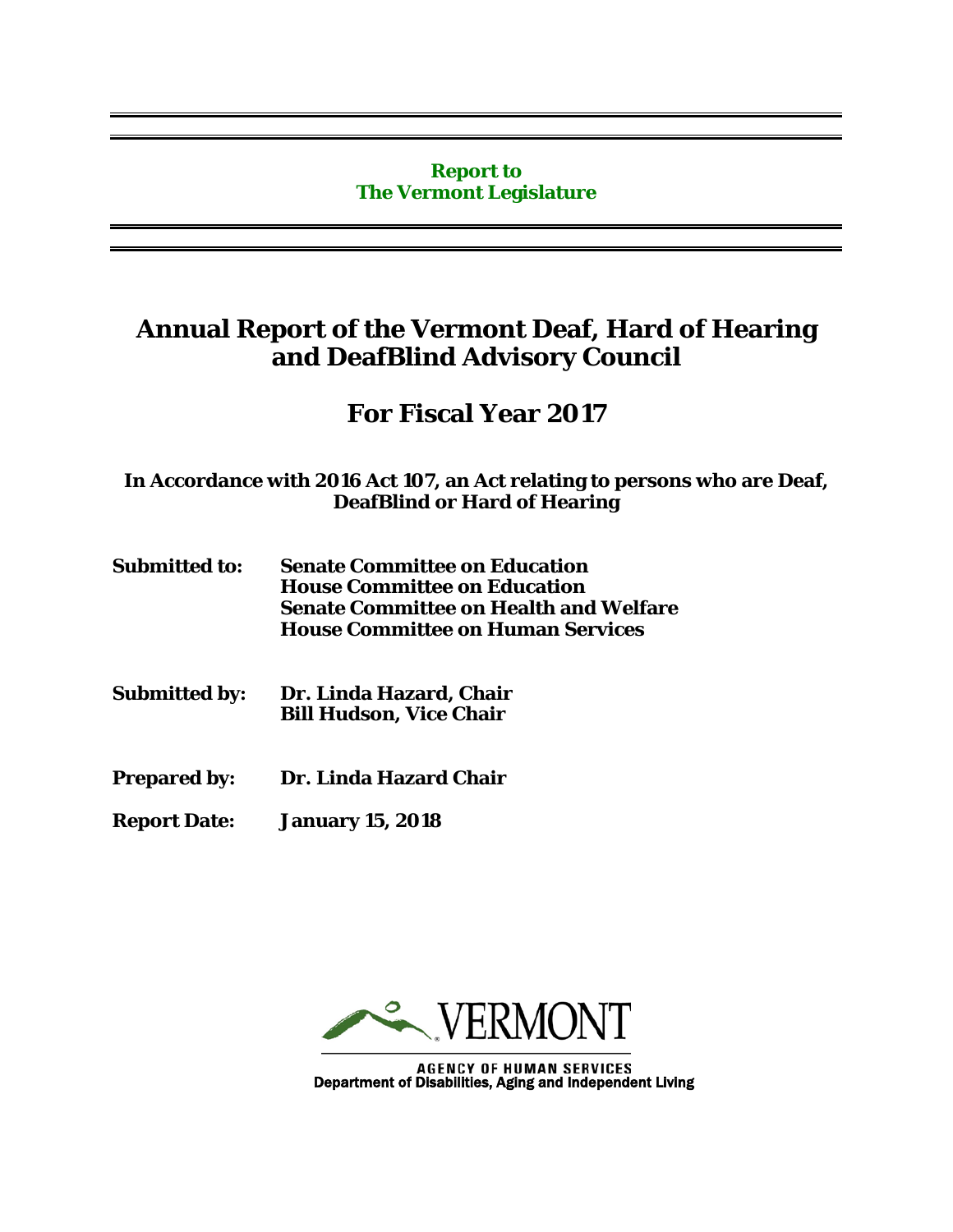## Deaf, Hard of Hearing, DeafBlind Advisory Council January 2018 Report

In accordance with Act 107 from the 2016 Legislative session, the Vermont Deaf, Hard of Hearing and DeafBlind Advisory Council is required to submit a written report detailing our findings and recommendation for the year.

*§1602. Vermont Deaf, Hard of Hearing and DeafBlind Advisory Council Section 2 (D) € Reports. On or before January 15, 2017 2 V.S.A.& 20(d), the Advisory Council shall submit a written report to the Senate and House Committees on Education, the Senate Committee on Health and Welfare, the House Committee on Human Services and the Governor with any findings and recommendations. A reading of each report shall be video recorded using ASL to ensure accessibility.*

The Advisory Council met in January, March, May, September and November of 2017. In addition to the Council meetings, the 4 established sub-committees [(1) birth to 3 years of age, (2) school age (3 to 21 years of age); (3) adults, and (4) seniors], continued their initiatives and presented findings to the Council throughout the year. This annual report is a culmination of accomplishments, challenges and recommendations.

| Last           | <b>First</b>                | <b>Association</b>                                     |  |
|----------------|-----------------------------|--------------------------------------------------------|--|
| Baker          | Deb                         | Hard of Hearing Community Member                       |  |
| <b>Bollard</b> | Susette                     | Superintendent                                         |  |
| Boothroyd      | <b>Missy</b><br>(Annette)   | Vermont Association of the Deaf Member                 |  |
| Chalmers       | Rebecca                     | <b>Parent Member</b>                                   |  |
| Darling        | Keri                        | Deaf Vermonters Advocacy Member                        |  |
| Gallo          | Ralph                       | Deaf Community Member                                  |  |
| Hazard         | Linda (Chair)               | <b>VTEHDI Program Director</b>                         |  |
| Henry          | Sharon                      | <b>Parent Member</b>                                   |  |
| Howes          | Danielle                    | Children's Integrated Services Designee                |  |
| Hudson         | <b>Bill (Vice</b><br>Chair) | Senior Counselor Vocational Rehabilitation<br>Services |  |
| Hutt           | Monica                      | <b>AHS Designee</b>                                    |  |
| Kimmerly       | Susan                       | Nine East Network Director                             |  |
| Limoges        | Mark                        | <b>Resigned 2017</b><br>Deaf Community Member.         |  |
| Moran          | Cindy                       | <b>AOE Designee</b>                                    |  |
| Pendlebury     | Will                        | <b>DeafBlind Community Member</b>                      |  |

Below please find a list of the current Council members and their affiliations.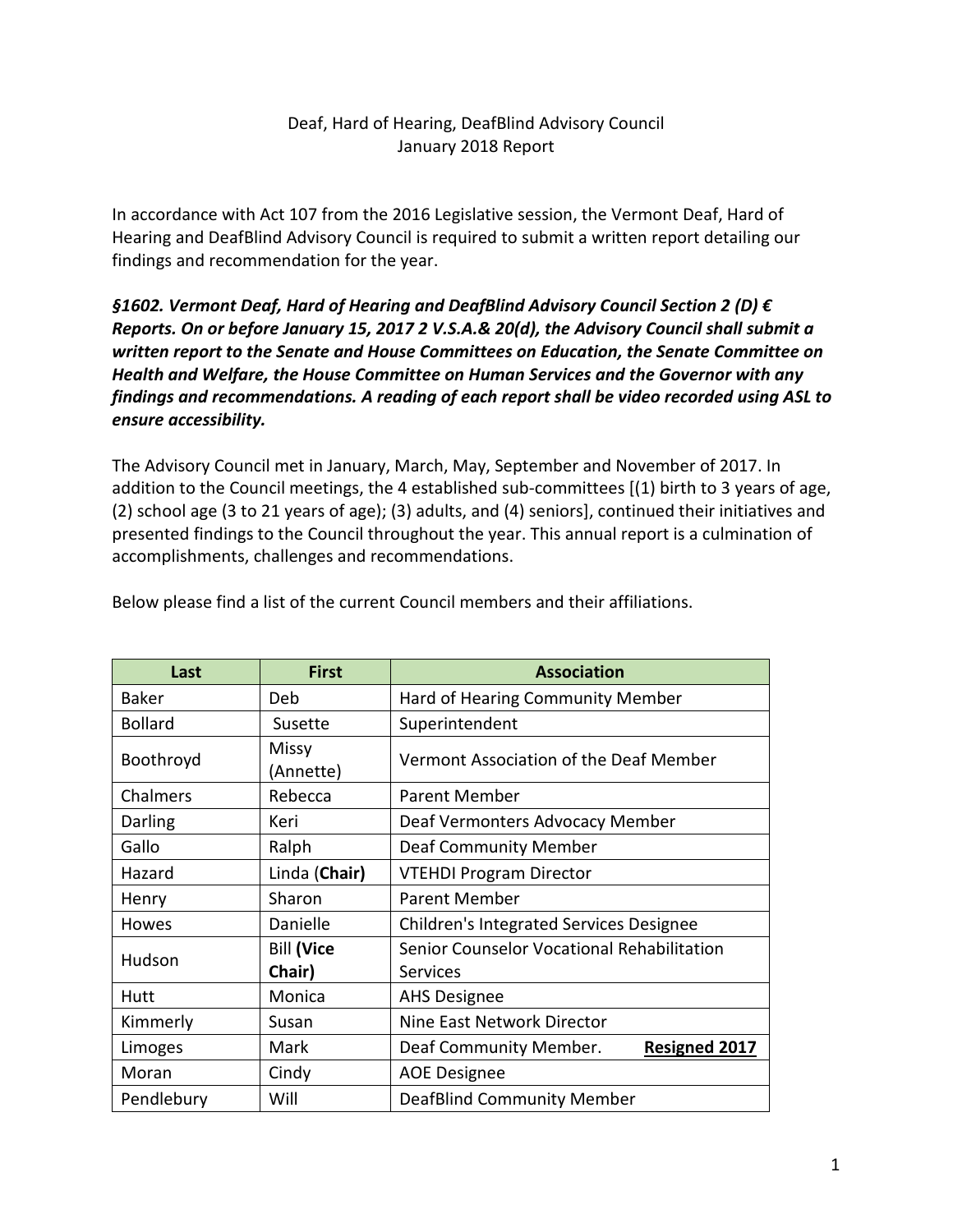| Rohrer               | Kelley  | Audiologist<br>2017              | <b>Resigned December</b> |
|----------------------|---------|----------------------------------|--------------------------|
| Shapiro              | Eleanor | <b>Deaf Community Member</b>     |                          |
| Sousa                | Sherry  | <b>Special Educator</b>          |                          |
| Van Tassel           | AJ      | Hard of Hearing Community Member |                          |
| Vreeland             | Judy    | <b>Deaf Education Specialist</b> |                          |
| Willcutt-Weppler     | Spenser | Hard of Hearing Community Member |                          |
| Williamson           | Amy     | Professional Interpreter         |                          |
| <b>Open Position</b> |         | Professional                     |                          |

#### **ACCOMPLISHMENTS in 2017**

- 1. Nine East Network, Montpelier, VT and Vermont Early Hearing, Detection, Intervention (VTEHDI) continue to partner with Maine and New Hampshire **(Northeast Collaborative)** on the development of nonbiased materials and a shared website for families to review nonbiased materials on various communication options that are currently available. A Family Engagement survey was sent to families of children currently enrolled in Early Intervention across the three states. Key findings for Vermont: Feedback from the families included a desire for more information around ASL, bilingual bicultural, cued speech and non-biased presentation of communication options/opportunities. In discussions with the parent-infant advisors, the Collaborative discovered that appropriate communication options/opportunities for each child are reviewed with the family. Our Collaborative discussed the importance of families having an awareness of *all* communication options/opportunities that are available even if the option is not appropriate at this time. The majority of our families indicated that they did not have an opportunity to talk with other families and this is an area that VTEHDI and Nine East Network will focus on in 2018. Some families reported that they felt the information presented on communication options/opportunities was biased and this area will also be a focus for quality improvement in 2018.
- 2. Nine East Network/Vermont Parent Infant Network implemented a new initiative on 2/1/2107 called **The First Six Visits Emotional Support**. This initiative focused on a number of area: (1) the grieving process, families telling their story, developing trust, sharing parent resources (Hands & Voices (H&V), etc.); (2) assessing parent's needs/ wants (information, listening, help from other professionals to support communication through listening & visual accommodations/strategies); (3) promoting parent understanding of their child's hearing loss (audiogram, type and degree, how we hear, anatomy). Hearing device - use and care; (4) assessing language/communication skills; (5) educating parents about language and the brain, critical period for language learning; (6) reviewing communication options/opportunities - (process will be ongoing); (7) determining Family Goals. The pace and order of the visits will be determined by the family's needs.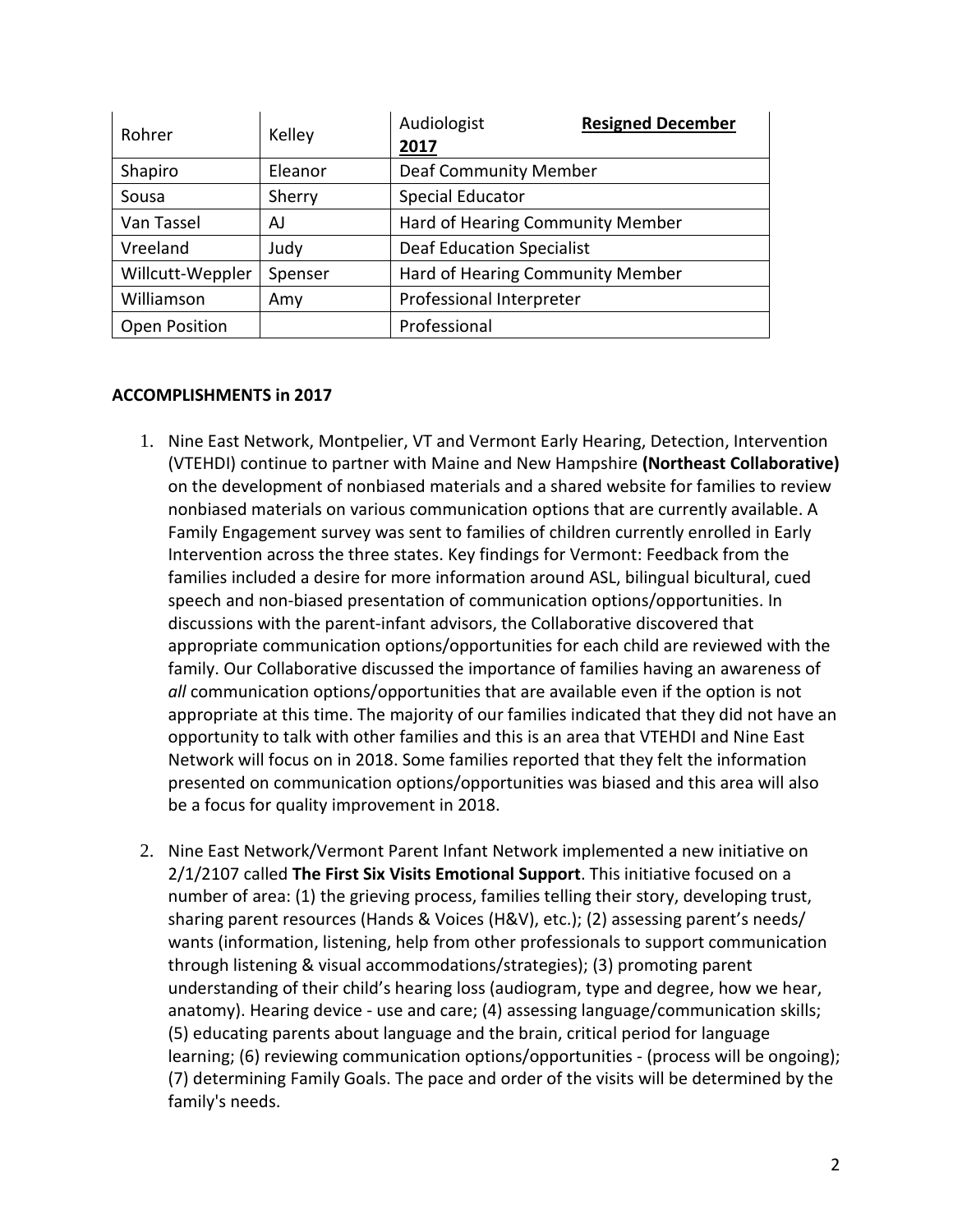- 3. **Facilitate family engagement opportunities** between families and children who are Deaf, Hard of Hearing and DeafBlind to increase social interactions and social connections through The Care Project Retreat: The CARE Project Comes to Vermont Bringing Opportunity for Collaborative Family Engagement. The CARE [Project](http://www.thecareproject.com/about/) (TCP) provides emotional support for families with children who are deaf and hard of hearing through use of counseling tools, family retreats, and advocacy experiences. In the fall of 2017, The CARE Project collaborated with the **VTEHDI** program, families, and community partners including **Nine East Network, Vermont Hands &Voices (VTH&V)** and **Vermont Family Network**, to share, learn, and grow together. Families and their children, ages 6 months to 14 years old, who are deaf or hard of hearing were invited to attend, and volunteers provided childcare to better enable parents the time to learn, share, and connect with other families. Parent support came in the form of presentations provided throughout the weekend, in addition to the many breaks for meals, naptime, and unstructured free time where families, professionals and volunteers were encouraged to interact. Parents had the opportunity to participate in roundtable discussions that were led *by* parents and *for* parents only. The energy of the weekend was amazing! Parents, professionals, and children were all engaged in sharing, supporting, and learning from one another. This was an invaluable opportunity for family engagement to take place in a collaborative learning environment where VTEHDI, community partners, and families discussed exciting ways to work together, support each other, and offer support to new families as they begin their journey through the EHDI process.
- 4. **Support and encourage local Hands and Voices chapter:** The VTEHDI program through Health Resources Services Administration (HRSA) Notice of Award is supporting VTH&V with a \$18,100.00 sub-grant award annually for 3 years. Funding will be used to support family activities and for participation in training, education activities and leadership conferences for families and professionals. An example of family activities was The Care Project Retreat Weekend referenced above.
- 5. **School Age Services Provided by Nine East Network:** With 28 employees, the **Vermont Program for Deaf and Hard of Hearing** which is part of Nine East Network is the state's service provider for children birth to 22, who are Deaf or Hard of Hearing. The Vermont Parent Infant Program works with families and schools to provide technical assistance regarding language development, communication options, assistive technology, environmental accommodations, and instructional adaptations. For this school year, we are contracted to provide 1703 hours of service to 404 school age students (ages three to 21) who are Deaf or Hard of Hearing. This is our second year of offering interpreting services to students in the school setting. We subcontract with 4 certified interpreters to provide these services. Thirty-one students and/or families receive sign instruction from our 8 sign instructors around the state. (19 of these students are Deaf or Hard of Hearing and 11 are hearing, with developmental disabilities.) We are developing/modifying curriculum and are training all sign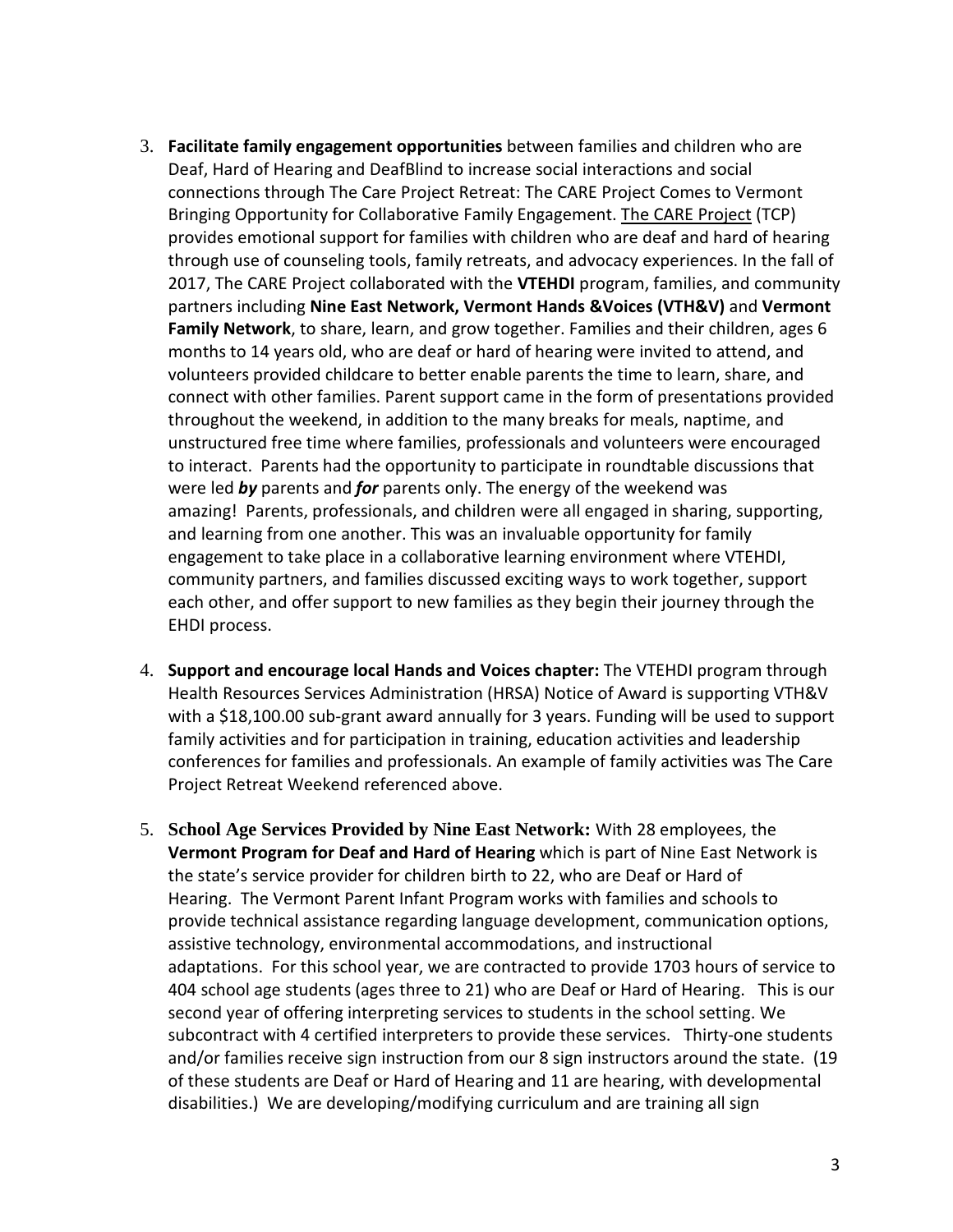instructors in language development. This year we hired a Coordinator to ensure quality of instruction. In addition to offering the above services, Nine East Network:

- Trained 25 educators in listening development for children with cochlear implants
- Organized our second Adventure Day with 30 students participating at Lotus Lake Camp in Williamstown.
- Trained first year medical students about working with patients with hearing loss;
- Participated in the UVM Medical Center Expo on Communication
- Exhibited at three statewide conferences for Educators and Families.
- Participated in a Committee to develop standards for Educational Interpreters
- 6. Presentation**: DeafBlind Visually Impaired (DBVI) Fred Jones**: The Division of the Blind is part of Disabilities, Aging and Independent Living (DAIL.) The program helps highschool students and adults who are blind and visually impaired get employment. It has 4 district offices across the state; Montpelier, Springfield, Rutland and Burlington.
- 7. Presentation**: Charlotte (Dee) Spinkston - Hellen Keller National Center (**HKNC**) for the DeafBlind Youth and Adults**: only comprehensive national program that provides information, referral, support and training exclusively to youths and adults who have a combined vision and hearing loss, their families and the professionals who work with them. HKNC's mission is to enable each person who is deaf-blind to live, work and thrive in the community of his or her choice."
- 8. Deaf Community Social Networking Event: opportunity for **questions and answers with Monica Hutt and Bill Hudson** during the September 17,2017 Vermont Association of Deaf Meeting in East Montpelier.
- 9. Draft **Educational Interpreter Guidelines** were developed during 2017. Next steps include meeting with the Agency of Education (AOE) and other stakeholders.

# **CHALLENGES**

- 1. The need for a **Single Point of Entry** for services for the Deaf, Hard of Hearing and DeafBlind.
- 2. **Funding for Early Intervention Services** for children who are birth to 3 years of age who are Deaf, Hard of Hearing or DeafBlind. Currently the program is funded through Medicaid, a Children's Integrated Services (CIS) Grant and a small grant from VTEHDI. The current grant funding through CIS is scheduled to end June 30, 2018. Without additional funding or improved Medicaid funding the program will close on June 30, 2018.
- 3. The **State grant for school age children** from AOE with Nine East Network as the service provider is not sufficient to cover the costs for all identified service needs for the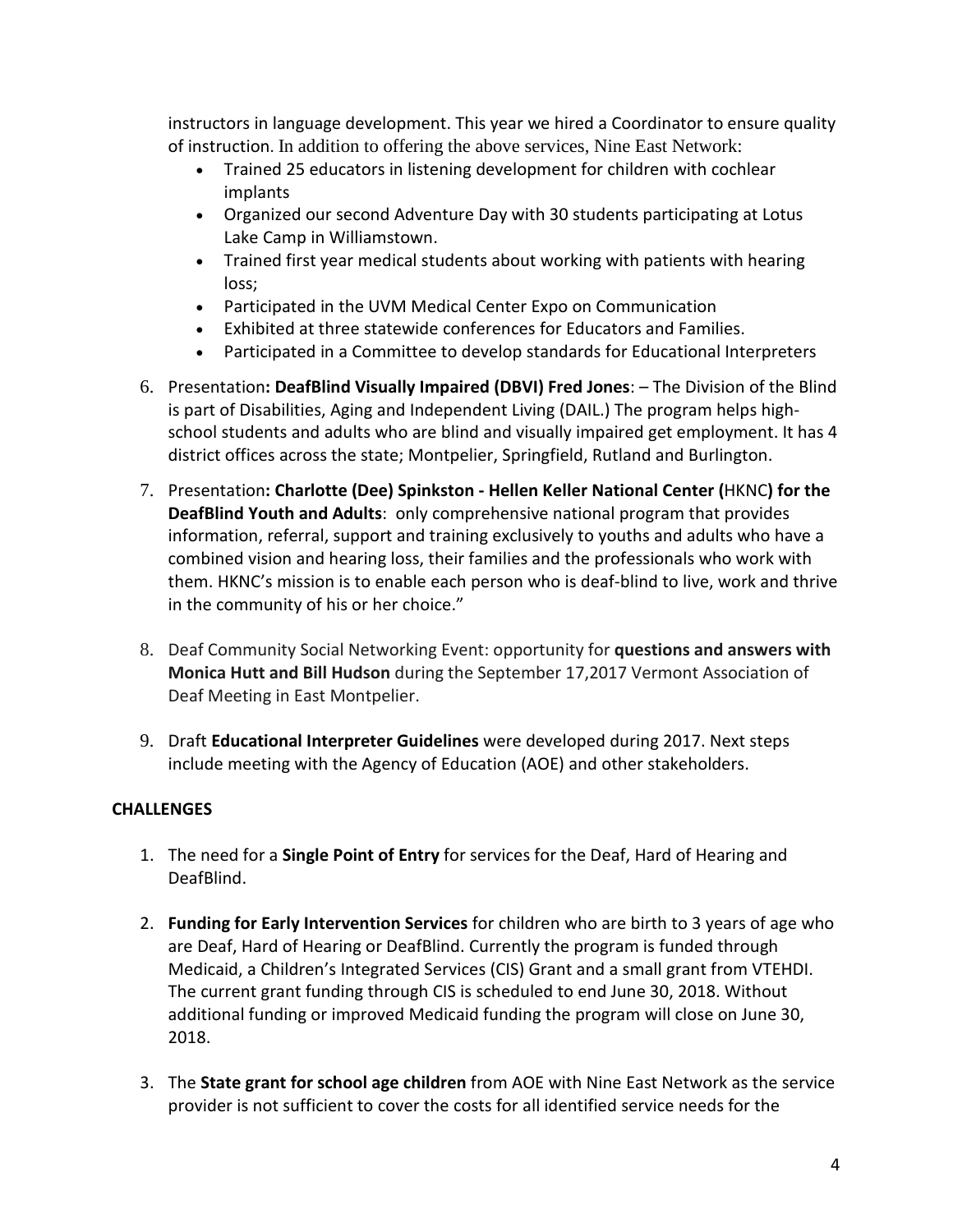assigned population. For the last 10 years the program has charged Local Education Agency (LEAs) for identified services, primarily consultation related to hearing assistive technology (HAT), classroom and instructional accommodations, and specialized instruction*.* The program budget relies on LEA billing. The billing is arranged through service agreements at the beginning of each year and updated as requested. We have encountered two problems with this system.

- a. Several districts discontinued services mid-year due to insufficient funds, regardless of the IEP recommendations.
- b. Some IEP teams ask for more services than we recommend "just in case", to avoid having to modify the IEP.

*It is important to note that Nine East Network currently only bills for the services provided.*

- 4. **Data Collection, Collation and Tracking for** adults and older Vermonters who are Deaf or Hard of Hearing is inadequate leaving a void in information regarding this sector of the population. **Data on school age children** who are Deaf, Hard of Hearing or DeafBlind who do not receive their services through Nine East Network consultants is also lacking.
- 5. Insurance coverage for **hearing aids;** access to technology during non-school hours is also limited (e.g., FM Systems)**.**
- 6. Access to **qualified interpreters.**
- 7. Access to appropriate **mental health services**

## **RECOMMENDATIONS**

The work over the past year has positioned the Council to make recommendations that could shape quality improvement initiatives, policy implementation and service delivery across the state.

As a Council, our primary recommendation is related to the critical need for a single point of entry for individuals who are Deaf, Hard of Hearing and DeafBlind. In order to implement transformational change across all age groups, there is a pressing need for a single point of entry for services. With the closing of the Center for the Deaf and Hard of Hearing, Vermont lost its most visible and available resource for the entire Deaf, Hard of Hearing and Deaf Blind community.

- 1. **Single Point of Entry**: A position at the state level is needed to oversee the coordination of available services and resources in order to maximize impact and leverage resources. That position could work towards ensuring:
	- o Coordination of Available Services and Resources
	- o Data Collection, Collation, and Tracking
	- o Expansion of Professional Capacity
	- o Accessibility (Language, community, equipment) and Affordability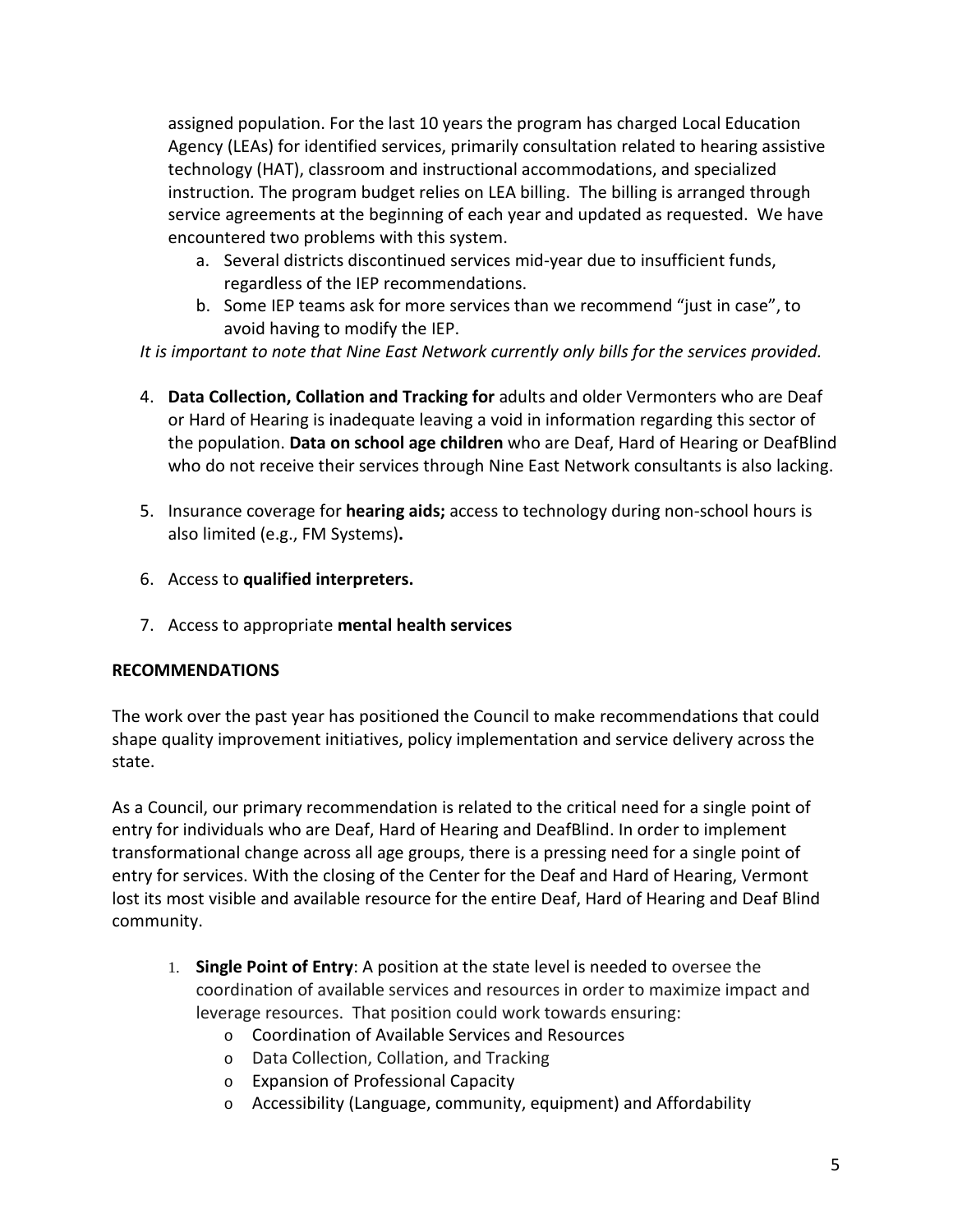- o Outreach & Public Education & Advocacy
- o Psychosocial & Emotional Support

This individual would represent, coordinate and advocate for the needs of Deaf, Hard of Hearing and Deafblind children and Adults and could be a shared position between the Agency of Human Services and the Agency of Education. Additionally, this person's responsibilities would include collaboration with and support for the current Governor's Council and have the authority to implement the recommendations of the council through quality improvement initiatives and policy additions or changes. As this position represents new responsibilities across AHS and AOE and does not currently exist, a position would need to be created and funding appropriated by the Legislature.

### **ADDITIONAL RECOMMENDATIONS**

- 1. **Long term Funding** plan for sustaining **Vermont's Early Intervention Program**. The Parent Infant Program of Nine East Network is currently providing support to 31 families with children, ages birth to three, who are Deaf or Hard of Hearing, the largest number since the program began in the 1970's. Fifteen specialists are employed to provide these services statewide. Without appropriated funding, those families could potentially lose services as of June 2018. We would recommend that funding be appropriated to Children's Integrated Services to support the continued provision of supports.
- 2. Coverage for Hearing Aids: We recommend that the legislature consider modifying or copying the **[Prosthetic](https://legislature.vermont.gov/statutes/section/08/107/04088f) Parity law** to include Hearing Health Care Parity or pass a modified H.90 modelled on the Prosthetic Parity law. The law should:

A. Prohibit blanket hearing loss exclusions and/or other contract provisions, policies or practices in health insurance that wholly exclude, or discriminatorily limit coverage of, medically necessary treatment solely on the basis of disability; AND

B. Require that all copays and cost and frequency limits for hearing health devices be on par with other durable medical equipment and prosthetics; AND

C. Require that hearing health services be covered on par with other outpatient services.

Hearing Health Care includes the following:

*Services*: routine screening of adults and children for hearing loss; audiological assessment of degree and type of hearing loss, including decibel and word recognition scores; assessment of communication needs to access telecommunications, media, and daily living situations; recommendation of appropriate amplification and communication options; counseling on safety and alarms; hearing device fitting and testing; counseling on tele coil and loops; assistive device counseling; aural rehabilitation; and strategies for self-management of